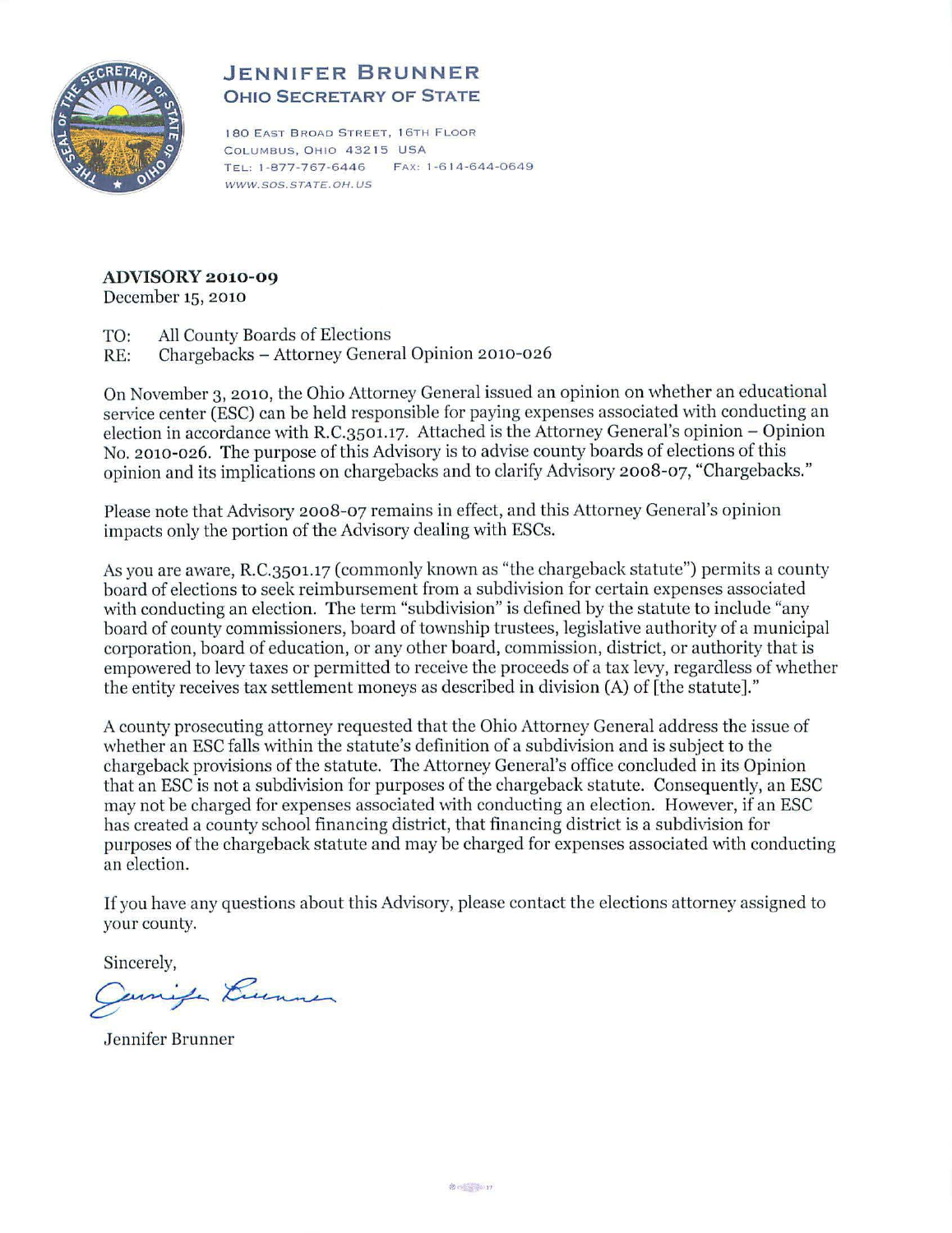November 3, 2010

The Honorable David L. Landefeld Fairfield County Prosecuting Attorney 201 South Broad Street, Suite 400 Lancaster, Ohio 43130

### SYLLABUS: 2010-026

An educational service center is not a subdivision for purposes of R.C. 3501.17 and, therefore, is not subject to the payment of apportioned expenses associated with an election conducted pursuant to R.C. 3311.054, R.C. 3313.01, or R.C. 3513.256.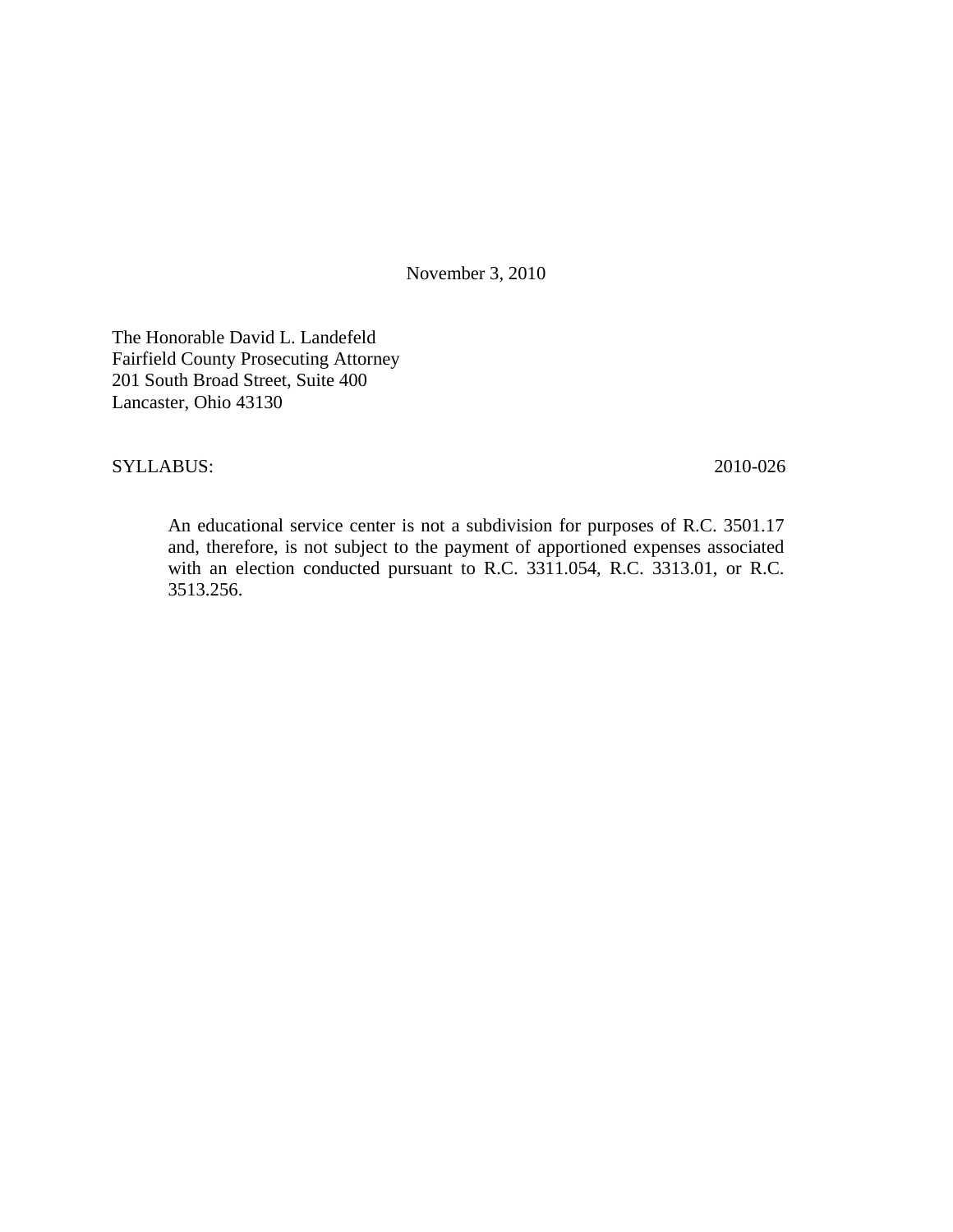# RICHARD CORDRAY **OHIO ATTORNEY GENERAL**

November 3, 2010

OPINION NO. 2010-026

The Honorable David L. Landefeld Fairfield County Prosecuting Attorney 201 South Broad Street, Suite 400 Lancaster, Ohio 43130

Dear Prosecutor Landefeld:

You have requested an opinion whether an educational service center (ESC) is responsible for paying, in accordance with R.C. 3501.17, the apportioned expenses associated with an election conducted pursuant to R.C. 33[1](#page-2-0)1.054, R.C. 3313.01, or R.C. 3513.256.<sup>1</sup>

R.C. 3501.17 provides for the payment of election expenses. Under this statute, the expenses of a county board of elections in conducting an election are generally "paid from the county treasury, in pursuance of appropriations by the board of county commissioners, in the same manner as other county expenses are paid." R.C. 3501.17(A); *see also* R.C. 3501.17(B).

However, in certain situations the expenses of an election are apportioned among the county and other subdivisions in which the election is held. *See* R.C. 3501.17(A); *see also* R.C. 3501.17(B). In this regard, R.C. 3501.17(C) provides that the compensation of judges of elections and intermittent employees of the board of elections, "the cost of renting, moving, heating, and lighting polling places and of placing and removing ballot boxes and other fixtures and equipment thereof …; the cost of printing and delivering ballots, cards of instructions, registration lists required under [R.C. 3505.23], and other election supplies …; the cost of contractors engaged by the board to prepare, program, test, and operate voting machines, marking devices, and automatic tabulating equipment; and *all other expenses of conducting* 

<span id="page-2-0"></span>R.C. 3311.054 and R.C. 3313.01 provide for the election of persons to the governing board of an ESC. R.C. 3513.256 authorizes an ESC to conduct nonpartisan primary elections for nominating candidates for positions on the governing board of an ESC. 1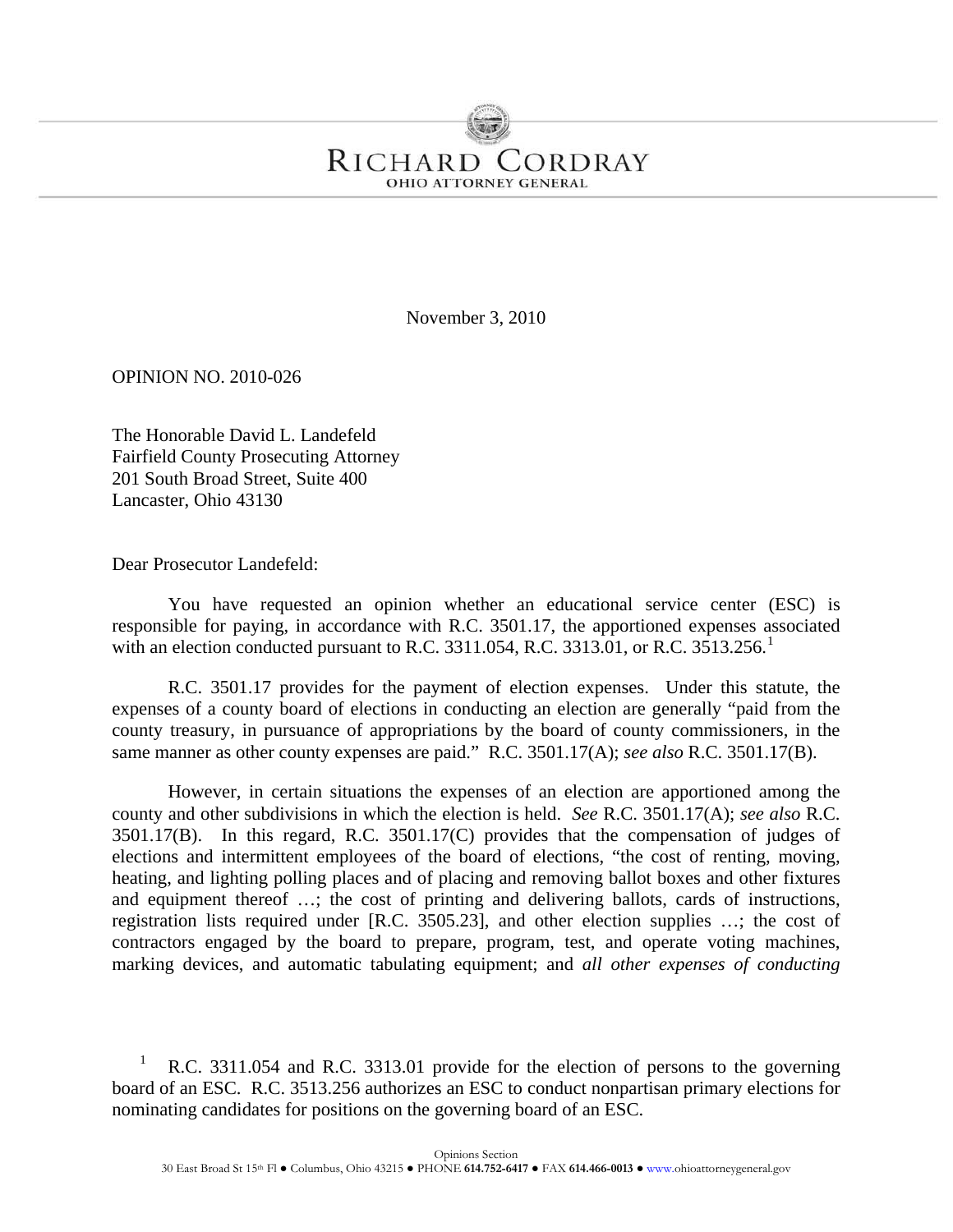#### The Honorable David L. Landefeld  $\sim$  2 -

1

*primaries and elections in the odd-numbered years shall be charged to the subdivisions in and for which such primaries or elections are held*."[2](#page-3-0) (Emphasis added.)

In addition, R.C. 3501.17(D) states that "[w]here a special election is held on the same day as a primary or general election in an odd-numbered year, the *subdivision* submitting the special election shall be charged for the cost of ballots and advertising for such special election, *in addition to the charges prorated to such subdivision for the election or nomination of candidates in each precinct within the subdivision, as set forth in* [*R.C. 3501.17(C)*]." (Emphasis added.) R.C. 3501.17(E) also provides:

Where a special election is held on the day specified by [R.C. 3501.01(E)] for the holding of a primary election, for the purpose of submitting to the voters of the state constitutional amendments proposed by the general assembly, and a subdivision conducts a special election on the same day, the entire cost of the special election shall be divided proportionally between the state and the subdivision based upon a ratio determined by the number of issues placed on the ballot by each, except as otherwise provided in [R.C. 3501.17(G)]…. *If a primary election is also being conducted in the subdivision, the costs shall be apportioned as otherwise provided in this section.* (Emphasis added.)

Thus, pursuant to R.C. 3501.17, in certain prescribed circumstances the costs associated with conducting an election are apportioned among the county and other subdivisions in which the election is held.

For purposes of R.C. 3501.17, the word "subdivision" includes boards of county commissioners, boards of township trustees, legislative authorities of municipal corporations, boards of education, and other boards, commissions, districts, and authorities that are "empowered to levy taxes or permitted to receive the proceeds of a tax levy, regardless of whether the entity receives tax settlement moneys as described in [R.C. 3501.17(A)]." R.C.  $3501.17(J)(1)$ . This means that, if an ESC is empowered to levy taxes or permitted to receive the proceeds of a tax levy, then the ESC is a subdivision that is subject to the payment of

<span id="page-3-0"></span> 2 R.C. 3501.17(C) sets forth the following formula for apportioning election expenses between the county and other subdivisions for each primary or general election in odd-numbered years:

<sup>[</sup>F]irst, the total cost of all chargeable items used in conducting such elections shall be ascertained; second, the total charge shall be divided by the number of precincts participating in such election, in order to fix the cost per precinct; third, the cost per precinct shall be prorated by the board of elections to the subdivisions conducting elections for the nomination or election of officers in such precinct; fourth, the total cost for each subdivision shall be determined by adding the charges prorated to it in each precinct within the subdivision.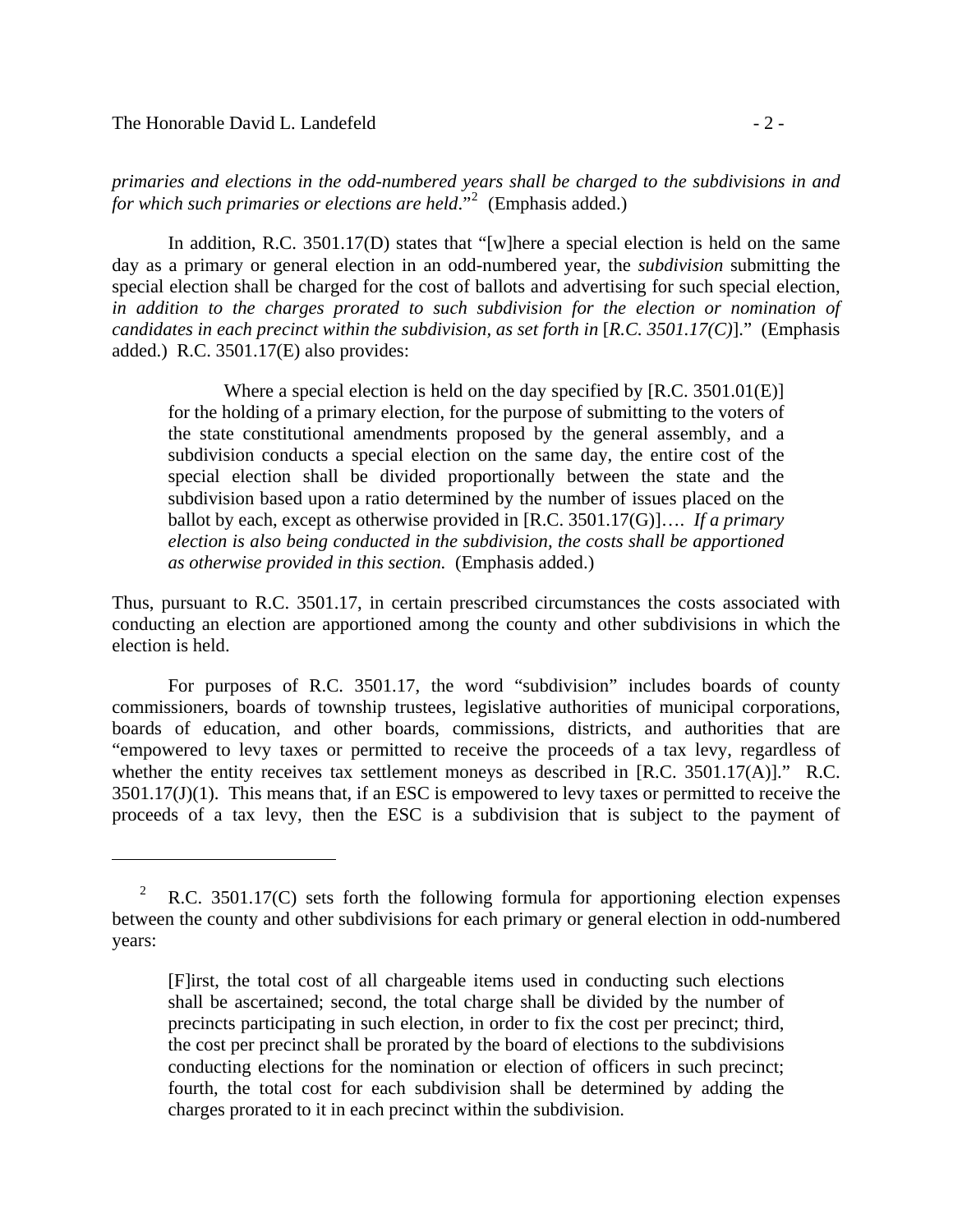1

apportioned expenses associated with an election conducted pursuant to R.C. 3311.054, R.C. 3313.01, or R.C. 3513.256.

 for the ESC. *See* 1957 Op. Att'y Gen. No. 638, p. 209, at 212-13 ("none of the funds provided to levy taxes").[3](#page-4-0) *Compare* R.C. 3311.50(B) (the governing board of an ESC that creates a A review of the provisions of law governing the funding scheme for an ESC discloses that an ESC does not have the authority to either levy taxes or receive the proceeds of a tax levy for the operating budget of the county board of education is derived from funds which are distributed by the county auditor following each semi-annual tax settlement, within the meaning of [R.C. 3501.17]"); 1928 Op. Att'y Gen. No. 3130, vol. IV, p. 3054, at 3055 ("[t]here is, in my opinion, no provision of law that can be construed as authorizing the county board of education county school financing district shall serve as the taxing authority of the district and may levy taxes for the county school financing district) *and* R.C. 5705.215 (the governing board of an ESC that creates a county school financing district may submit tax levies to the electors on behalf of the county school financing district) *with* R.C. 5705.01(C) (an ESC that does not serve as the taxing authority of a county school financing district is not a "taxing authority" for purposes of R.C. Chapter 5705 (tax levy law)).

 service contracts. *See, e.g.,* R.C. 3313.42; R.C. 3313.843; R.C. 3313.844; R.C. 3313.845; R.C. Instead, an ESC receives operating funds from the state, participating school districts, and 3314.022; R.C. 3317.11; R.C. 3326.45. An ESC may also fund its operations with moneys received from a county school financing district and private individuals and trusts. *See, e.g.,*  R.C. 3311.50-.51; R.C. 3313.36; R.C. 3315.40. Therefore, since an ESC is not empowered to levy taxes or permitted to receive the proceeds of a tax levy, an ESC is not a subdivision for purposes of R.C. 3501.17 that is subject to the payment of apportioned expenses associated with an election conducted pursuant to R.C. 3311.054, R.C. 3313.01, or R.C. 3513.256. *See* 1957 Op. Att'y Gen. No. 638, p. 209; 1928 Op. Att'y Gen. No. 3130, vol. IV, p. 3054.

However, an ESC may create a special taxing district called a county school financing district for the purpose of levying taxes for the county school financing district. *See* R.C. 3311.50-.51; R.C. 5705.215. The governing board of the ESC is the taxing authority of the county school financing district and is thus empowered under R.C. 5705.215 to submit to the electors of the county school financing district the question of levying taxes for the use of the county school financing district. *See also* R.C. 3311.50(B); R.C. 5705.01(C). Proceeds of a tax levied by a county school financing district are collected as other taxes and are distributed to the county school financing district following tax settlement. *See* R.C. 321.31.

A county school financing district is an entity separate and distinct from the ESC that created it. *See* R.C. 3311.50(E) (an ESC "does not lose its separate identity or legal existence by reason of creating a county school financing district that accepts or loses territory under [R.C.

<span id="page-4-0"></span>County school districts were the predecessors of ESCs. *See* 1995-1996 Ohio Laws, Part I, 898 (Am. Sub. H.B. 117, eff. June 30, 1995, with certain sections effective on other dates). 3